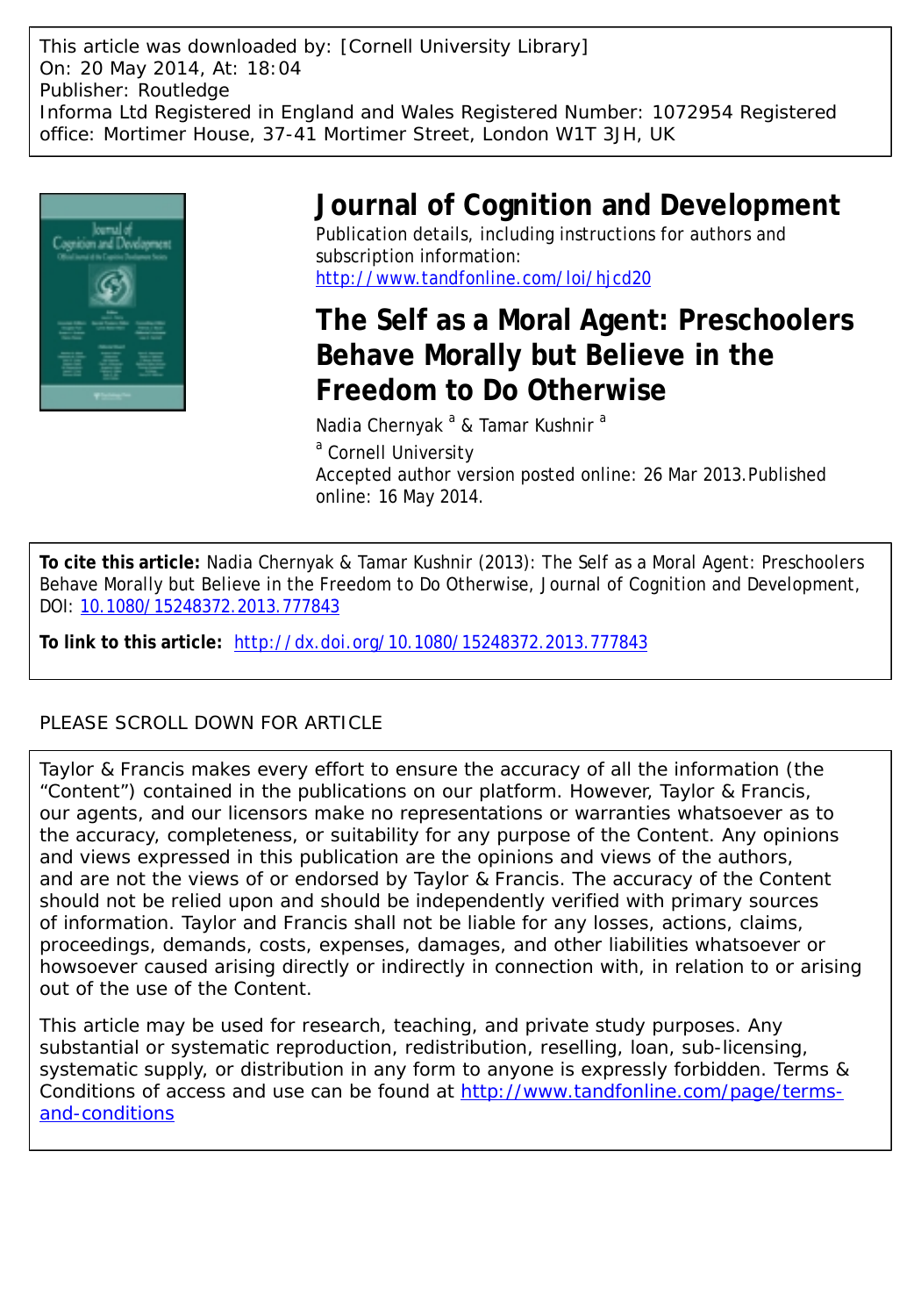# The Self as a Moral Agent: Preschoolers Behave Morally but Believe in the Freedom to Do Otherwise

Nadia Chernyak and Tamar Kushnir

Cornell University

Recent work suggests a strong connection between intuitions regarding our own free will and our moral behavior. We investigate the origins of this link by asking whether preschool-aged children construe their own moral actions as freely chosen. We gave children the option to make three moral/ social choices (avoiding harm to another, following a rule, and following peer behavior) and then asked them to retrospect as to whether they were free to have done otherwise. When given the choice to act (either morally or immorally), children avoided harm and abided by rules, but they endorsed their freedom to have done otherwise. When choice was restricted by adult instruction, children did not endorse their free choice and indicated feeling constrained by moral obligation in their explanatory responses. These results suggest that children believe that their moral actions afford free will, but this belief is dependent on their experience of choice.

Recent work documents a strong bidirectional link between adults' moral reasoning and their belief in free will. In one direction, our desire to assign moral responsibility can affect our endorsements of the existence of free will (Baer, Kaufman, & Baumeister, 2008; Malle & Guglielmo, 2011; Nichols, 2011; Nichols & Knobe, 2007; Phillips & Knobe, 2009; Pizarro & Helzer, 2010). In the other direction, manipulating beliefs in free will causes changes to moral behavior (Vohs & Schooler, 2008). The strength of this connection suggests the possibility that beliefs about free will and morality are linked early in development. Here, we examine the origins of this link by investigating preschoolers' beliefs about a concept central to free will: choice. In particular, we asked whether preschoolers' judgments about their own freedom to make choices are influenced by the presence of moral and social obligations.

In asking whether preschoolers reason about freedom of choice in a moral context, it is important to bear in mind that for adults, notions of choice and moral responsibility often conflict. On the one hand, belief in free will is culturally universal (see Baer et al., 2008; Sarkissian et al., 2010) and critical to the functioning of law in our society (Hart & Honore, 1985). However, we understand that everyday actions are influenced by external forces, including social and moral obligations, and therefore, such obligations influence our choices. Thus, notions of personal freedom and social obligation are often in direct competition as candidate causes of our own and others' actions, and our causal attributions depend on understanding how they interact (e.g., Jones & Nisbett, 1971; Ross & Nisbett, 1991; Weber, 1978).

Correspondence should be sent to Nadia Chernyak, Department of Human Development, Cornell University, Martha Van Rensselaer Hall, Ithaca, NY 14853, USA. E-mail: nc98@cornell.edu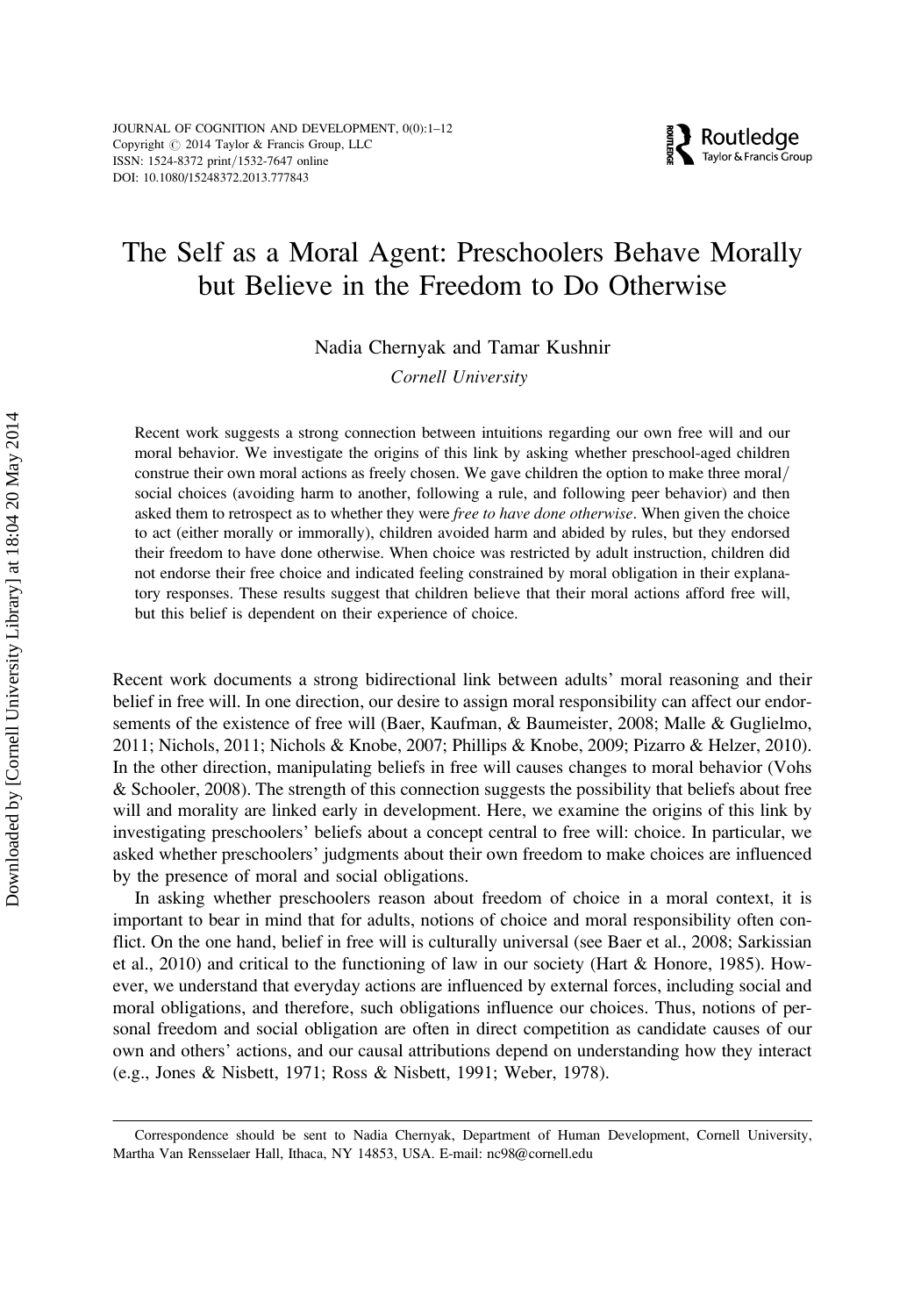Recent evidence suggests that by preschool, children share some of our adult intuitions about choice: Some actions are free (and could have been otherwise) and some are constrained (thus must have occurred as they did). Preschool-aged children, like adults, entertain alternative possibilities for human behavior (Harris, German, & Mills, 1996; Nichols, 2004; Sobel, 2004), but they also understand that people's actions cannot violate physical laws such as gravity, object solidity, and biological change (Paulus & Moore, 2011; Schult & Wellman, 1997). Importantly, they also understand that the ability to choose alternative courses of action cannot surpass physical and mental limitations (Chernyak, Kushnir, Sullivan, & Wang, 2013; Kushnir, Wellman, & Chernyak, 2009).

Children's judgments about choice in the face of social (and, by extension, moral) obligations are less clear. On one hand, a wealth of work in social domain theory (see Smetana, 2006, for a review) has documented that preschoolers are generally rigid in their endorsements in the lack of freedom to break moral rules. For example, preschoolers state that moral rules are obligatory, even when they are endorsed as ''being OK'' to break by revered authority figures (e.g., Smetana, 1981). Therefore, with respect to moral rules, preschoolers may believe in a *lack* of freedom of choice. There is suggestive evidence from other studies that the same may hold true for rules of social convention: Children rigidly enforce actions presented as normative (Rakoczy, Warneken, & Tomasello, 2008), state that following rules makes one happier (Lagattuta, 2008), and predict that people's behavior will conform to rules (Kalish & Shiverick, 2004). Thus, moral and social obligations might act as constraints for children similar to physical limitations.

In some cases, however, preschool children show a surprising flexibility with respect to moral and social rules. For example, according to social domain theory, although moral rules may be rigidly enforced, preschoolers endorse notions of flexibility in social behavior; they believe in the ability to choose everyday actions such as in which activities to engage (e.g., Killen  $\&$ Smetana, 1999; Nucci & Weber, 1995), and they understand that rules of social convention are arbitrarily imposed and therefore they can act against them (Smetana, 1981). Recent work on children's prosocial behavior finds similar flexibility in children's understanding of *moral* rules: Infants generally dislike those who harm others (Hamlin, Wynn, & Bloom, 2008) but are more positive toward those who harm unliked others (Hamlin, Mahajan, Liberman, & Wynn, 2013). Similarly, toddlers selectively help those who have helped the child in the past (Dunfield & Kuhlmeier, 2010) or who are in need of help (Vaish, Missana, & Tomasello, 2011; Warneken & Tomasello, 2006), and they understand that normative rules apply only in specific contexts (Rakoczy, Brosche, Warneken, & Tomasello, 2009). Prior research is thus inconclusive with respect to whether children evaluate their own moral and social behavior as freely chosen.

One possibility for this inconsistency is that early in life, children only reason about freedom of choice in situations that are morally neutral. Another possibility, however, is that the experience of making moral choices changes children's evaluations of choice in moral contexts. We thus hypothesized that children who are able to choose their own course of action will behave in accordance with moral principles but would retrospectively endorse the freedom to have acted against them. In contrast, when children lack the ability to choose (e.g., when *obligated* to act morally by someone else), children will instead judge themselves to be *unfree*. Put another way, the same behaviors, differently caused, could lead children to different intuitions about freedom of choice in moral contexts.

In the following experiments, we presented preschool-aged children with the task of drawing simple shapes in social scenarios involving a puppet. In Experiment 1, two trials were designed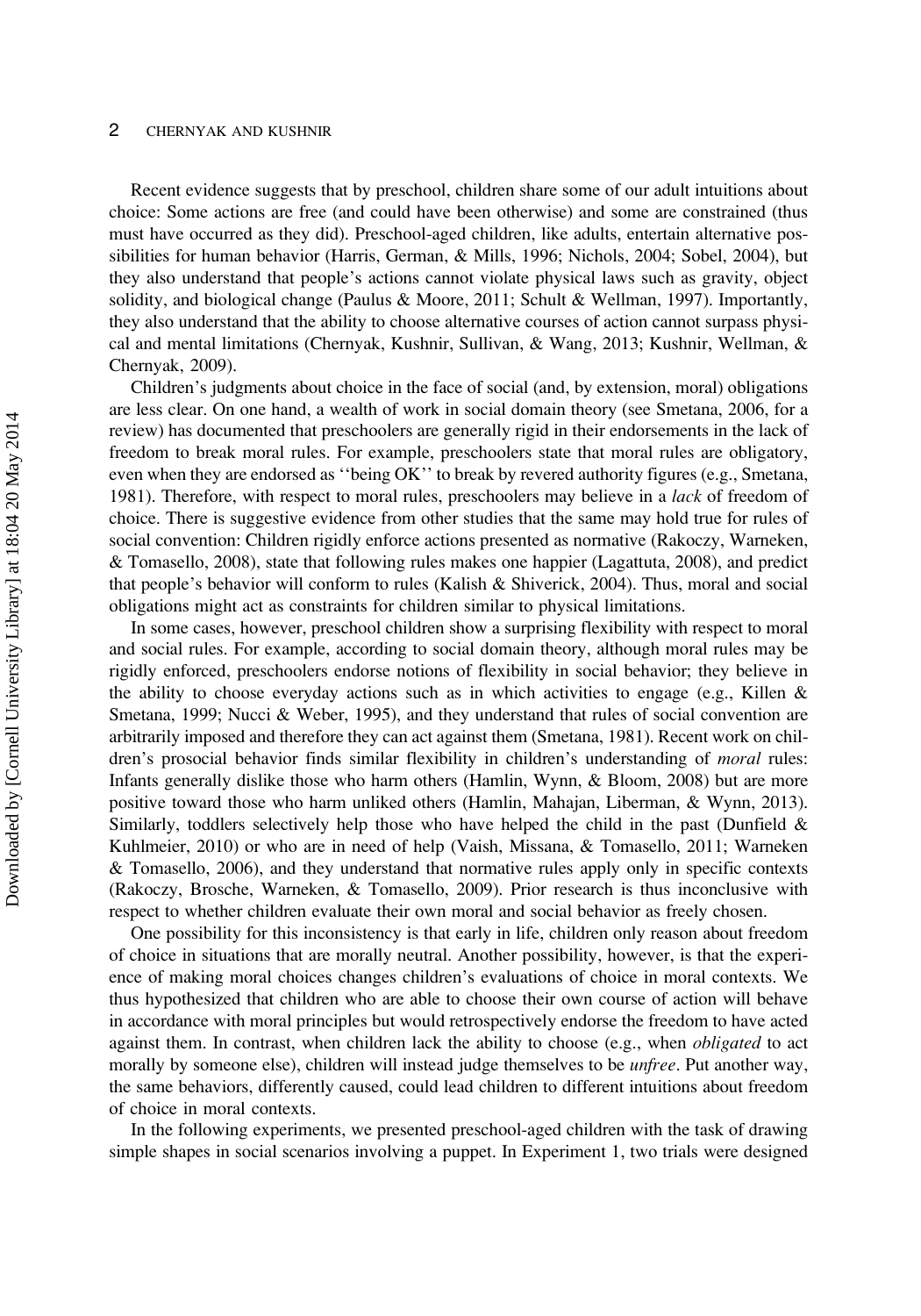such that one course of action (i.e., one type of drawing) led to a less favorable moral outcome (i.e., would make the puppet cry or would break the puppet's stated rule) than would another course of action. We allowed children to choose either the ''moral'' or ''immoral'' outcome and later asked whether they were free to have done otherwise. We contrasted this with control trials in which the outcomes were morally neutral. Experiment 2 involved a set of similar scenarios, but instead of choosing their own course of action, children were instructed to act morally. We predicted that only when children were given the opportunity to choose their own course of action would they endorse their freedom of choice in moral contexts.

# EXPERIMENT 1

In Experiment 1, we asked whether children 1) act morally, and 2) retrospect on their own moral actions by endorsing the freedom to do otherwise.

### Method

# **Participants**

Participants were thirty-two 4- and 5-year-olds (22 boys;  $M_{\text{age}} = 4;8$ ;  $SD = 5$  months) recruited from a midsized rural town and a midsized university town.

# **Materials**

Materials were 6 colored placemats, markers, 12 predrawn shapes (dot, straight line, circle, triangle, square, X, wavy line, semicircle, curly line, zig zag, spiral, and raindrop), and 4 puppets (cat, pig, dog, elephant).

# Procedure

Children were given a marker and a piece of paper on a colored placemat. In each trial, the experimenter placed two predrawn shapes (randomly chosen from the set) in front of the child and asked the child to identify them. The child's label for the shape was used throughout, and the experimenter provided a label if the child could not identify the shape. Each child then completed the following sequence of trials.

Free choice 1. The experimenter first introduced the game by stating, "In this game, you get to choose what you want to draw! So you can draw whichever one of these you want to draw.'' The experimenter then prompted the child to draw one of the shapes in front of them. After drawing and before beginning the next trial, the experimenter asked for a *free-choice judg*ment as follows: "Last time on the [red] mat, when you drew the [circle], could you have drawn the [alternate shape (e.g., square)]?'' She then asked children to explain their response (''How could you do that?'' or ''Why not?'').

After Free Choice 1, each child completed four social trials presented in a counterbalanced Latin square design. In each trial, the experimenter introduced a new puppet along with a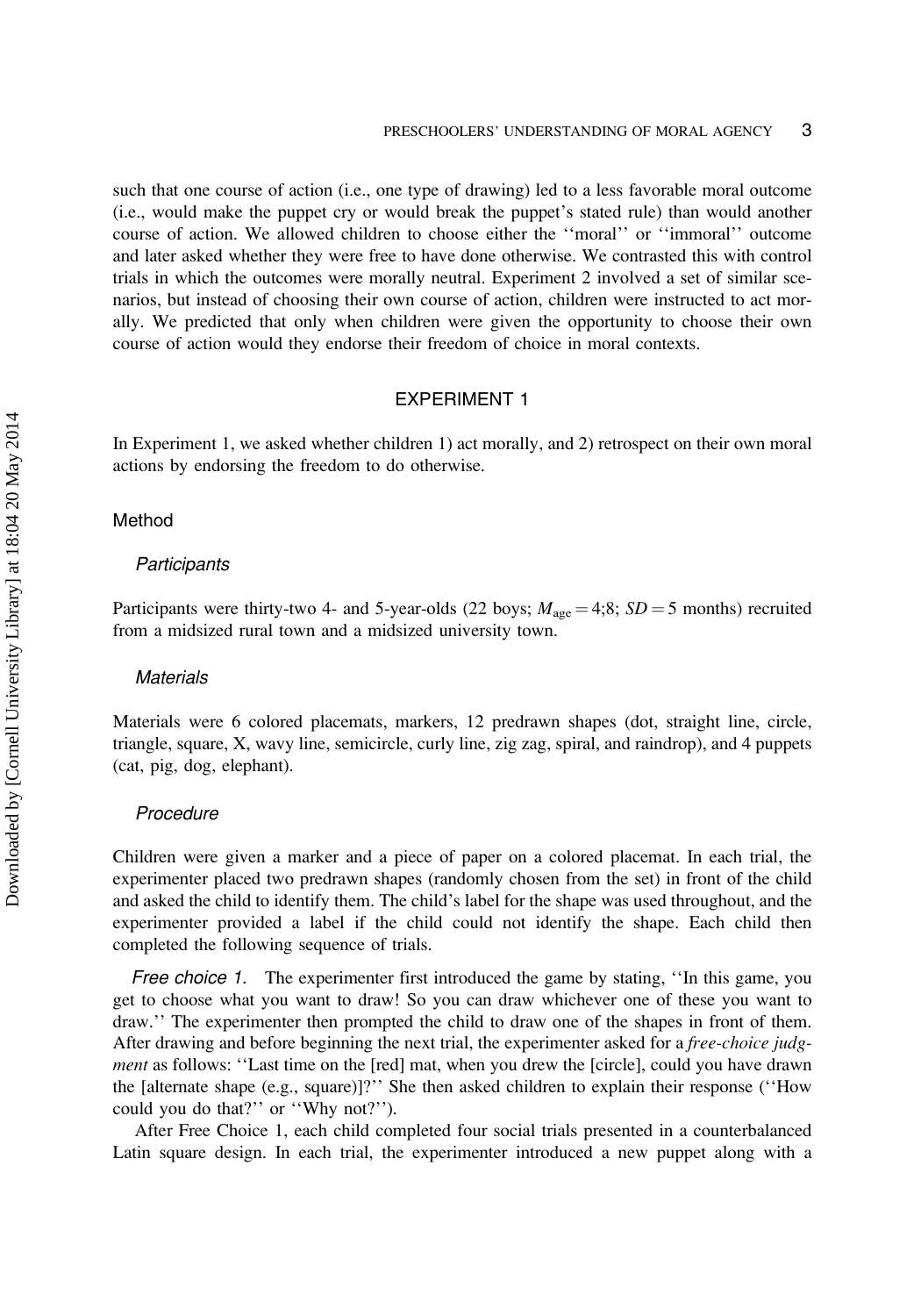statement about the puppet. On two of the trials, the statement presented a moral reason against drawing one of the shapes. Each moral trial presented an explicit rule: One of the moral trials presented a rule justified by harm to others, and the other presented a rule justified by authority mandates. The other two trials did not present any rules and thus served as controls. The language presented in each trial was as follows:

Harm constraint (moral trial). "[Kitty] hates [squares]. Every time [Kitty] sees [a square], it reminds her of something really sad, and sometimes she even cries!''

Rule constraint (moral trial). "[Ellie] says the rule is you have to draw a [circle]. She says that's the rule and everybody has to do it.''

Prescriptive behavior (control trial). "[Doggie] just played with lots of boys and girls and all of them drew a [circle]. Every single one of them drew a [circle].'' This trial controlled for the prescription to behave a certain way (in Trials 1 and 2) but did so in a morally neutral context.

Harm language (control trial). "[Piggy] hates Clifford the Big Red Dog. Every time [Piggy] sees Clifford the Big Red Dog, it reminds her of something really sad, and sometimes she even cries!'' This trial posed no constraint but served as a control for morally valenced language.

The puppets, shapes used, and side of ''constrained'' shape (child's left or right) in each trial were randomly selected. After each trial, the experimenter asked the free-choice judgment question in a similar manner to the Free Choice 1 trial but added a reminder that the puppet was present (''Last time, on the [blue] mat, when [Kitty] was right here, could you have drawn the [square]?''). The experimenter then prompted children to explain their response.

Free choice 2. At the end of all four puppet trials, there was one final free-choice drawing trial identical to the first (Free Choice 2), which allowed us to assess for either stability or change in children's endorsements of freedom of choice *after* undergoing social constraint.

### **Coding**

Each session was videotaped. Only first answers and explanations to each question were coded. Videos were coded by the first author. A condition-blind coder then coded 25% of the videos for shape drawn and free-choice judgment (reliability = 97%,  $\kappa = .91$ ,  $p < .001$ ).

Explanations were coded into the following categories: references to harm (e.g., ''it would make doggie cry''); rules (''because that was the rule''); prescriptive behavior (''because everyone else drew circles''); agency (''I know how to draw lines''; or verbal and action-based descriptions of how to draw); other limitations ("I didn't want to"; "I don't know how to draw triangles''); and other explanations (statements of outcome such as ''because I just drew the dot"; "I don't know"). Explanations were transcribed and coded by the first author and then were separately categorized by a condition-blind coder (reliability = 89%,  $\kappa$  = .79, p < .001).

#### Results and Discussion

We first examined children's moral behaviors (see Figure 1). Results showed that the overwhelming majority of children behaved morally—avoided drawing the shapes that harmed the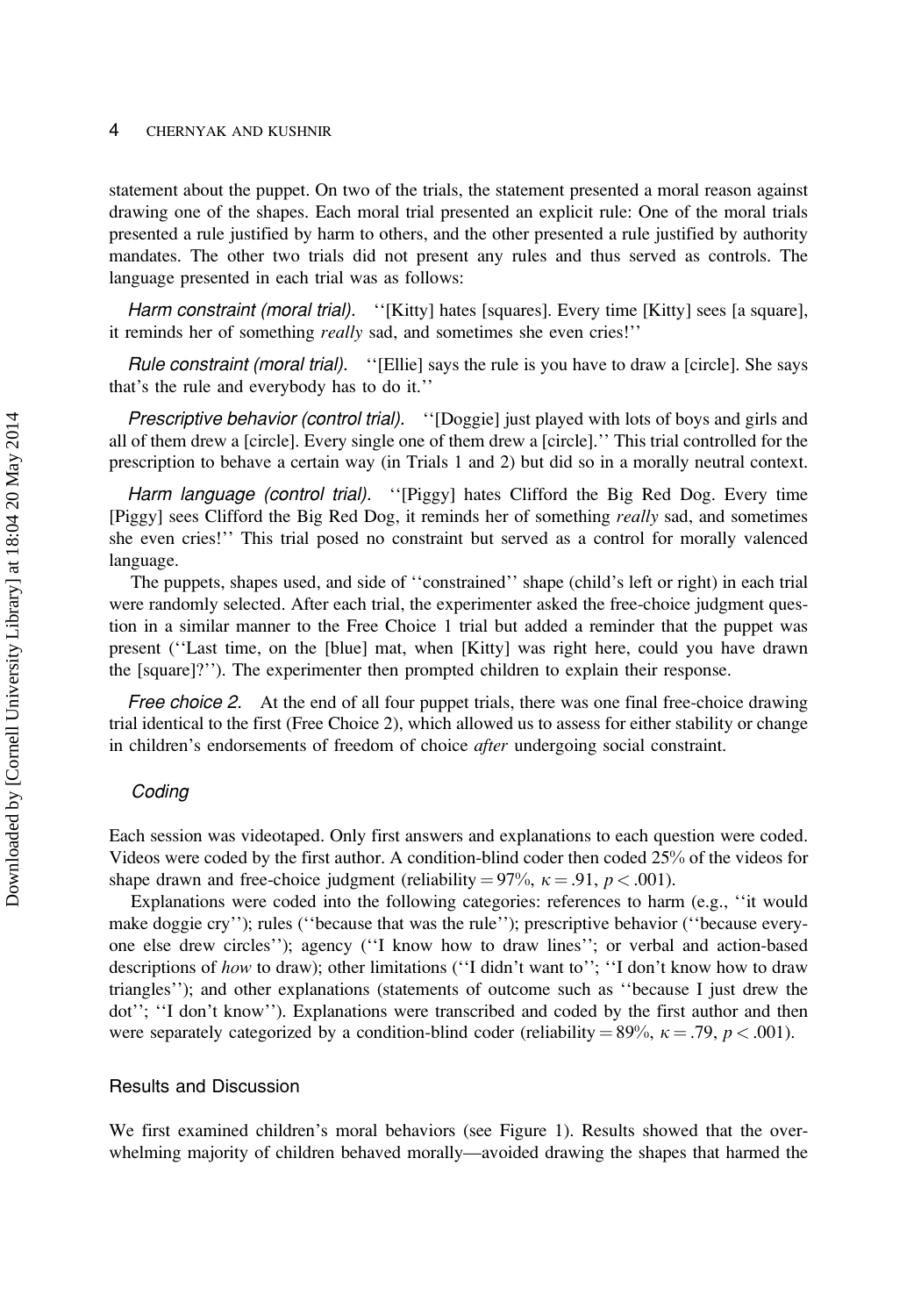

FIGURE 1 Experiment 1: Proportion of ''yes'' responses (shown in white) to the free-choice judgment for children who did versus children who did not follow each constraint (harm, rules, and prescriptive-behavior control).

puppet (26/32; 81%) or drawing shapes that broke the rule (25/32; 78%), providing evidence that children interpreted these trials as morally imperative. Direct within-subject comparisons showed that children were equally likely to avoid harm and follow rules (McNemar's  $ns$ ). We therefore summed their responses so that each child received a moral behavior score of 0 to 2, with 2 indicating that the child both avoided harm and followed the rules, a score of 0 indicating that the child did neither of the two, and a score of 1 indicating that the child performed one moral behavior but not the other. A chi-squared analysis revealed that more children  $(21/32)$ received a score of 2 (behaved morally in both trials) than would be expected by chance,  $\chi^2(2, N=32) = 28.69, p < .001, \varphi = .95.$ 

We then contrasted behaviors in the moral trials with the trial in which the outcome was suggested but which was morally neutral (prescriptive-behavior control). In contrast to the harm and rules trial, only a minority of children  $(12/32; 38%)$  chose to draw the shape that followed peer behavior. Direct within-subject comparisons showed that children were more likely to avoid harm (McNemar's  $p < .01$ ,  $g = .39$ )<sup>1</sup> and follow the rule (McNemar's  $p < .01$ ,  $g = .38$ ) than they were to follow peer behavior. Therefore, children's moral behavior in the two moral trials was not driven by a tendency to follow any and all behavioral prescriptions.

Our next question concerned whether children endorsed their freedom of choice. We first analyzed their ''yes'' responses to the free-choice judgment in morally neutral scenarios. In these scenarios, children generally indicated high beliefs in choice: The majority  $(21/32; 66%)$ 

<sup>&</sup>lt;sup>1</sup>Calculated using binomial distribution. Effect size represents observed minus expected probability.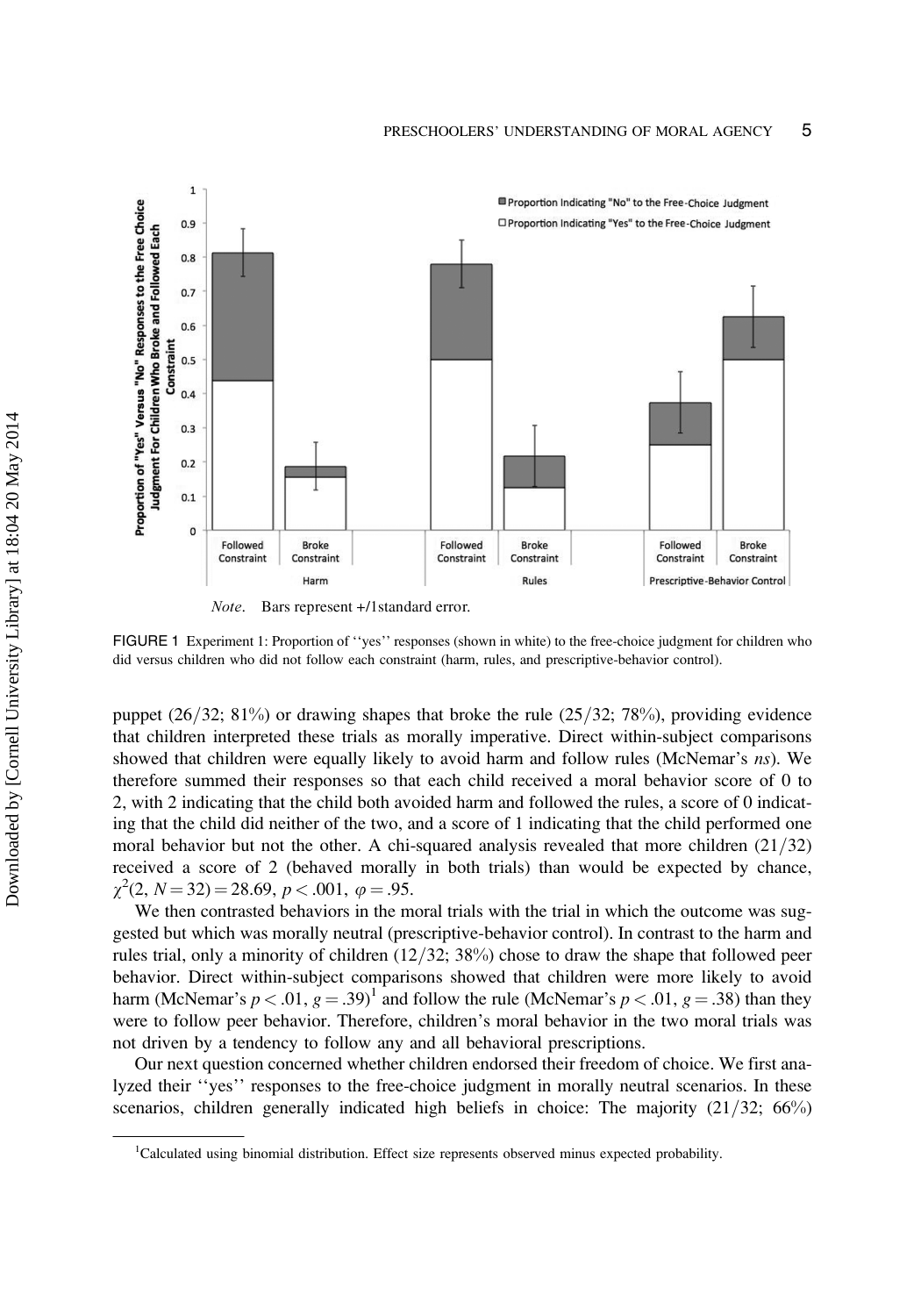| Response<br>type<br>(0, 1, 2) | Experiment 1                                           |                                                                                 |                                                            | Experiment 2                                           |                                                                                      |
|-------------------------------|--------------------------------------------------------|---------------------------------------------------------------------------------|------------------------------------------------------------|--------------------------------------------------------|--------------------------------------------------------------------------------------|
|                               | Moral trials<br>harm constraint $+$<br>rule constraint | Control trials<br>prescriptive-behavior<br>$control + harm$<br>language control | Free-choice<br>trials free<br>choice $1+$<br>free choice 2 | Moral trials<br>harm constraint $+$<br>rule constraint | Control trials<br>prescriptive-behavior<br>$control + own\text{-}desired$<br>control |
| $\Omega$                      |                                                        | 6                                                                               |                                                            | 13                                                     | 14                                                                                   |
|                               |                                                        | 6                                                                               | 11                                                         |                                                        | - 6                                                                                  |
| 2                             | 18                                                     | 20                                                                              | 16                                                         |                                                        | 12                                                                                   |

TABLE 1 Free-Choice Judgment Scores (0–2) in Experiments 1 and 2

Note. Free-choice judgments were assigned a score of "1" if the child answered "yes" and "0" if he/she answered ''no.'' Children's scores for each trial type category were summed. See the text for details. Modal responses are underlined.

indicated a belief in freedom of choice in the Free Choice 1 trial, as well as in the Free Choice 2 trial (22/32; 69%), and there were no differences between the two (McNemar's ns). We thus summed the number of ''yes'' responses such that each child received an overall free-choice trial score of 0 to 2 (see Table 1). A chi-squared analysis indicated that children indicated higher endorsements of freedom of choice,  $\chi^2(2, N=32) = 10.69$ ,  $p < .01$ ,  $\varphi = .58$ , than would be expected by chance.

Having established that children behave morally and endorse free will in morally neutral scenarios, we asked the critical question of whether children's endorsements of their own free choice look different in the moral trials. Overall, the majority of children said that they were free to harm the puppet (19/32; 59%) and break the puppet's stated rule (20/32; 63%), and combined responses differed significantly from chance,  $\chi^2(2, N = 32) = 24.19$ ,  $p < .001$ ,  $\varphi = .87$ .

The analysis of free-choice judgments in the moral trials remained the same when considering only the subset of children who initially behaved in accordance with the constraints. Figure 1 shows children's ''yes'' responses to the free-choice judgment as a function of their actions on all three trials in which there was a behavior suggested by the puppet (harm constraint, rule constraint, prescriptive-behavior control). A chi-squared analysis on the summed scores revealed that of the children who both avoided harm and followed rules, a significant majority was more likely to answer ''yes'' to the free-choice judgment in both trials than would be expected by chance,  $\chi^2(2, N=21) = 12.29$ ,  $p < .01$ ,  $\varphi = .77$ . Thus, the majority of children who acted morally believed that they had the freedom to do otherwise.

Additionally, neither prescriptive behavior nor valenced language influenced children's free-choice judgments. The majority of children answered ''yes'' to the free-choice judgment in both the prescriptive-behavior  $(24/32; 75%)$  and the harm-language control trials  $(22/32;$ 69%). There were no differences between the two (McNemar's ns), and the combined responses differed significantly from chance,  $\chi^2(2, N = 32) = 24.75$ ,  $p < .001$ ,  $\varphi = .88$ . Thus, as with situations posing no constraint, children endorsed their freedom in situations involving prescriptive behavior and valenced language.

An analysis of children's explanations lends support to the idea that children were in fact reasoning about their agentic capabilities in their judgments. The majority  $(16/19; 84%)$  of children in the harm trial,  $\chi^2(2, N=19) = 22.23, p < .001, \varphi = 1.08$ , and rule trial (19/20; 95%),  $\chi^2(1, N=20) = 16.20, p < .001, \varphi = .90$ , made references to agency following a "yes" response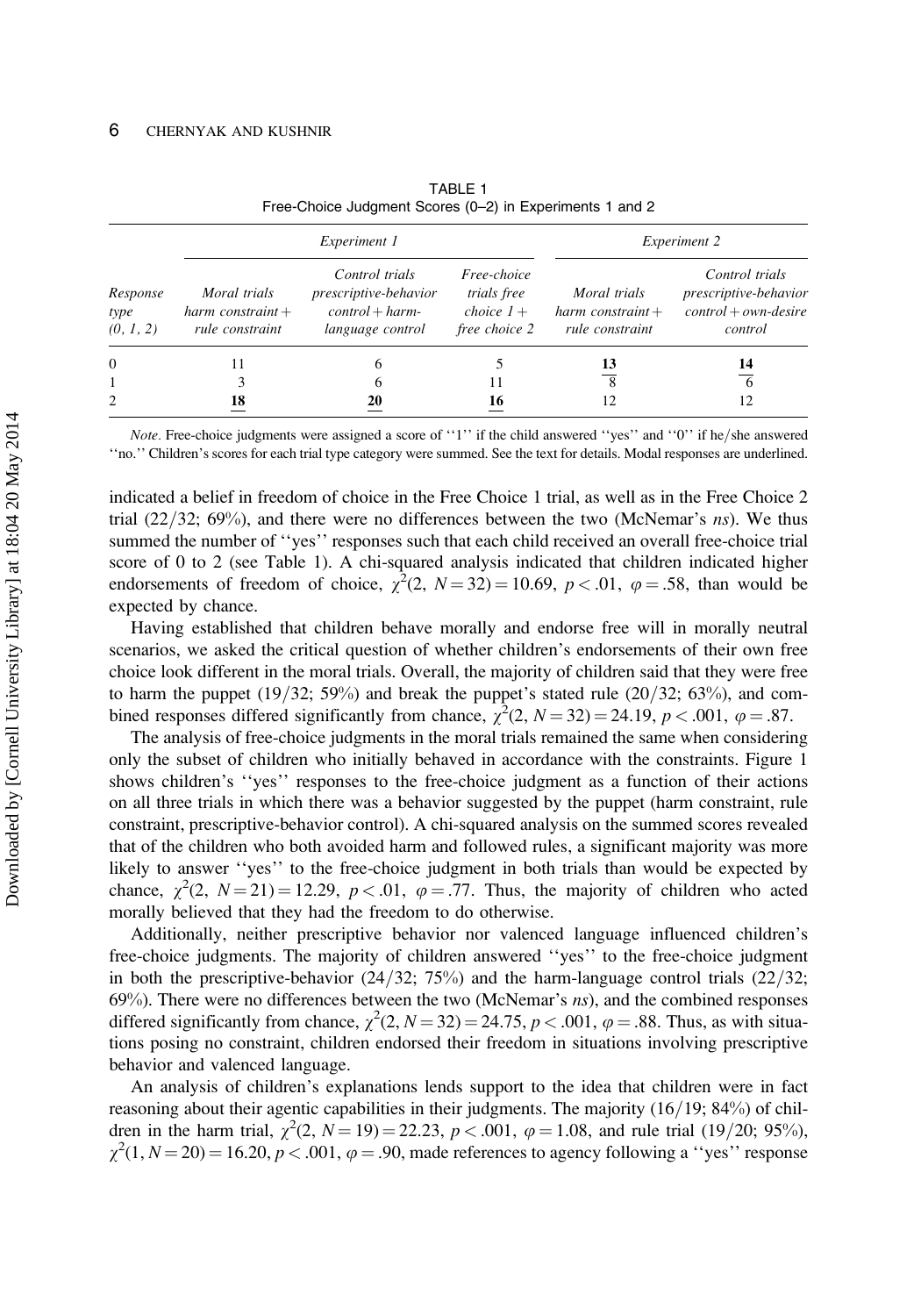to the free-choice judgment. Children in the control trials and free-choice trials followed a similar pattern (all  $\chi^2$  < .01). Conversely, "no" responders in the two moral trials did not show a preference for explanation type  $(\chi^2$  ns), suggesting that "no" responders did not necessarily feel constrained by harm or rules.

# EXPERIMENT 2

In Experiment 1, the majority of children avoided harm and followed the rules but nonetheless judged themselves free to have acted otherwise. These findings are consistent with previous studies showing early-developing intuitions about freedom of choice (Kushnir, 2012; Nichols, 2004).

In Experiment 2, we asked what happens to children's free-choice judgments when children's choices are restricted. We presented children with three of the scenarios from Experiment 1 (harm constraint, rule constraint, prescriptive-behavior control), but this time, we instructed children to only draw the shape that produced the designated moral or prescriptive outcome. Because children's responses to the three free-choice scenarios in Experiment 1 were the same, we included only one free-choice trial: Children were asked to follow their own personal desire and to draw ''whichever shape [they] like best.''

Because children were highly likely to act in accordance with the puppets' wishes in Experiment 1, instructing them to do so in Experiment 2 did not significantly alter the actual responses children made. However, we predicted that restricting choice would alter children's judgments, and that this time, children would be less likely to say they were free to have acted immorally. These different judgments should therefore be followed by different explanations; specifically, we expected children's explanations for feeling unfree to refer to moral considerations such as avoiding harm and following rules.

#### Method

#### Participants

Participants were thirty-two 4- and 5-year-olds (17 boys;  $M_{\text{age}} = 4.8$ ;  $SD = 5$  months) recruited from a midsized rural town, a midsized university town, and a large city.

#### Materials

Materials were 4 colored placemats, markers, 8 predrawn shapes (a dot, a straight line, a circle, a triangle, a square, an X, a semi-circle, and a squiggly line) and 4 puppets (as in Experiment 1).

#### Procedure

Each child completed four trials: harm, rules, prescriptive-behavior control (all identical to Experiment 1), and an own-desire (free-choice) control. All four trials were counterbalanced using a Latin square design. After being presented with the shapes, puppet, and puppet's story, the child was asked to draw the shape that avoided harming the puppet in the harm trial; the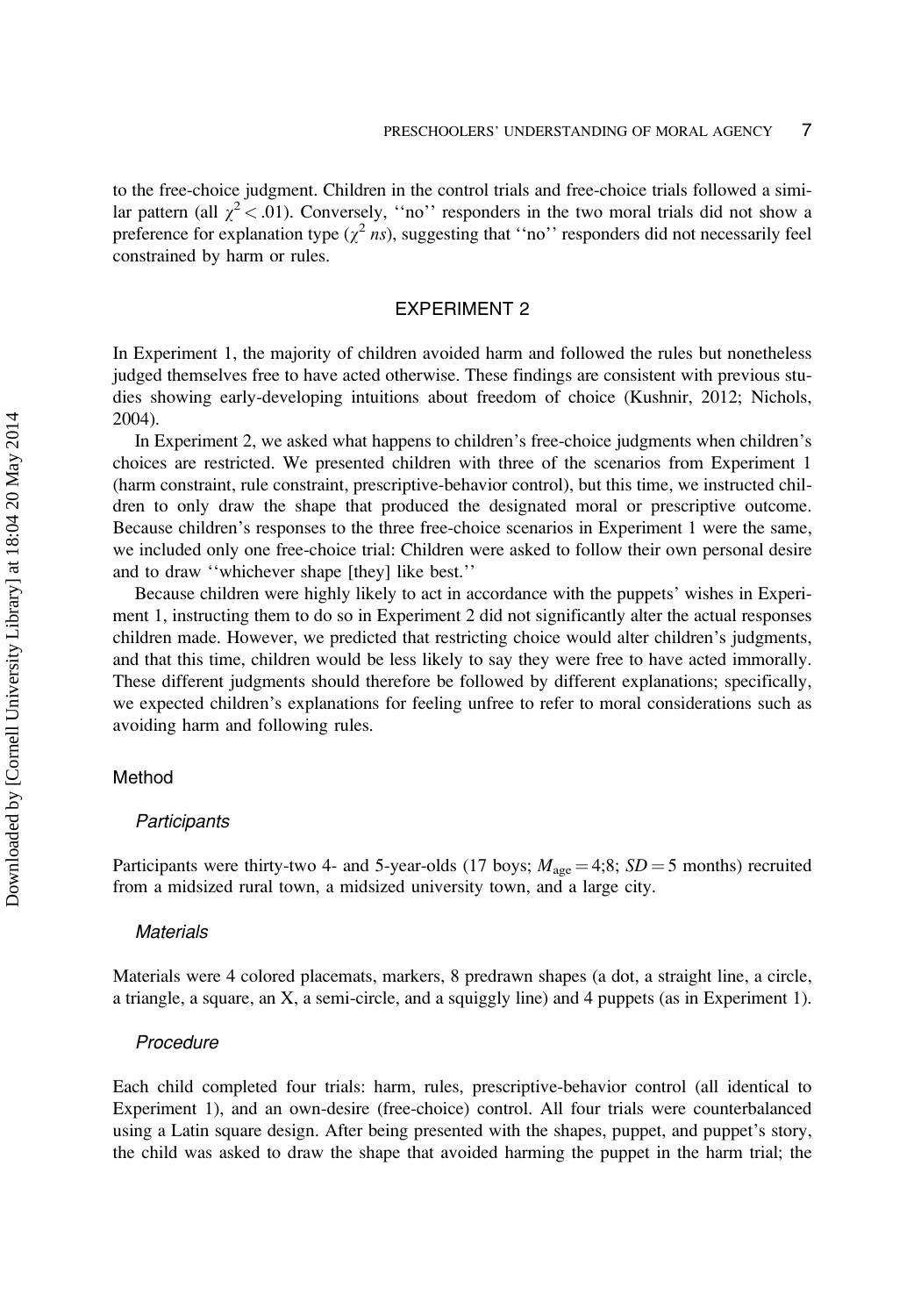shape that followed the rule in the rule trial; and the shape that everyone else drew in the prescriptive-behavior control trial (e.g., ''Can you draw the [circle]?''). In the own-desire trial, the experimenter instructed the child to draw the shape that he/she liked best ("Can you draw the one that you like the best?'').

Free-choice judgments and explanations coding was identical to Experiment 1. A condition-blind coder coded 25% of the videos for free-choice judgment (reliability =  $94\%$ ,  $\kappa = .87$ ,  $p < .001$ ) and all of the transcribed explanations (reliability = 92%,  $\kappa = .90$ ,  $p < .001$ ).

#### Results and Discussion

Our main hypothesis was that children would not judge themselves to be free to choose when their choices were restricted by experimenter instruction. First, free-choice judgments between the two moral trials in Experiment 2 revealed that children felt less free to harm than to break rules (McNemar's  $p < .05$ ,  $g = .50$ ). Therefore, when choice was restricted, we found a difference in responding to empathic versus rule-based moral contexts. As such, we analyzed the



FIGURE 2 Proportion of ''yes'' responses to the free-choice judgment in Experiment 1 versus Experiment 2 across trials (harm, rules, and prescriptive-behavior control).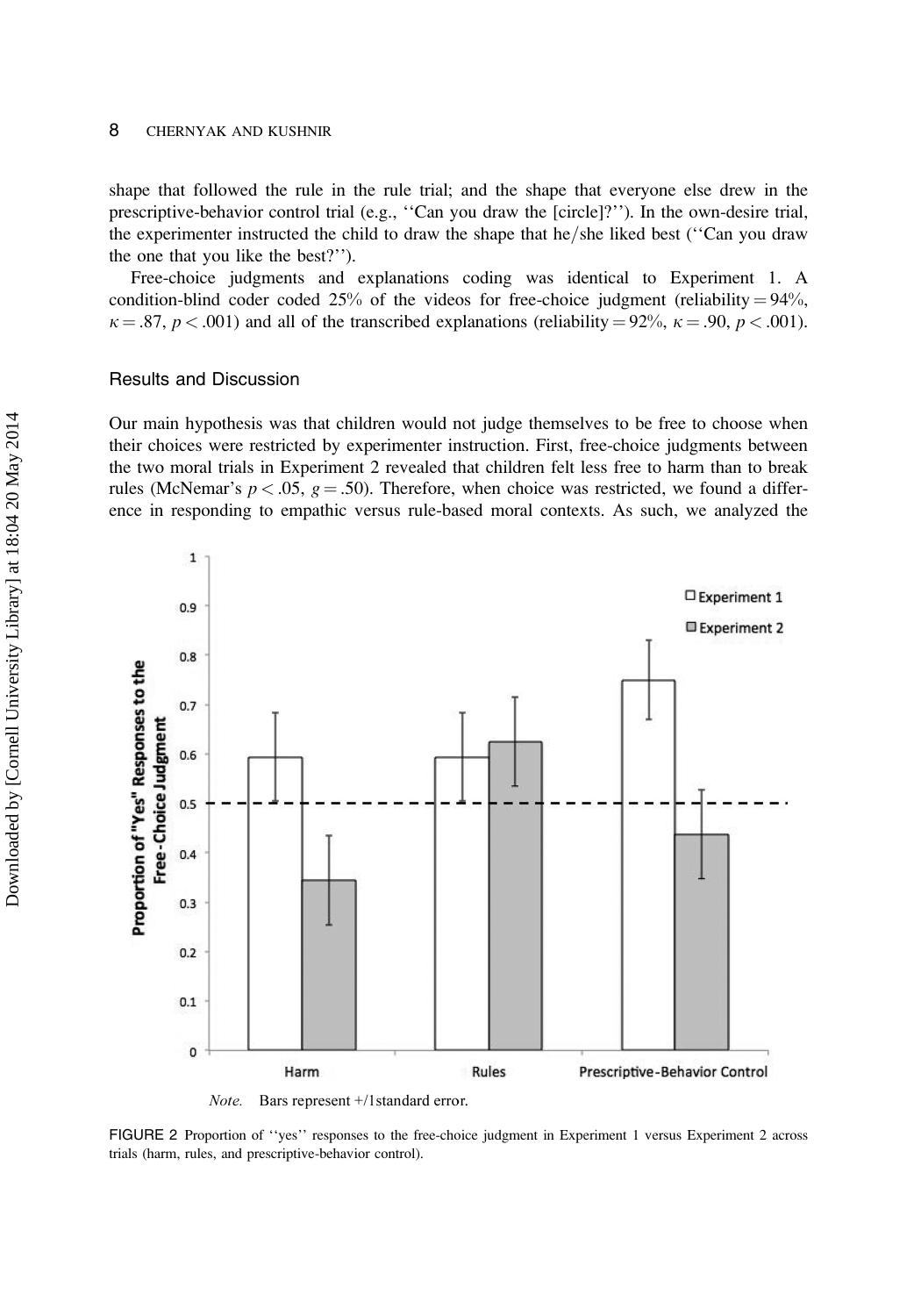two trials separately. To address our main hypothesis, we compared free-choice judgments across the two experiments (Figure 2). Endorsements of free choice were significantly lower in the harm trial of Experiment 2 than they were in Experiment 1,  $\chi^2(1, N=64)=4.01$ ,  $p < .05$ ,  $\varphi = .25$ . Therefore, children were less likely to endorse their free choice to harm the puppet when they were instructed to act morally. However, children's endorsement of free choice in the rules trial was similar across the two experiments  $(\chi^2 \text{ ns})$ .

Explanations confirm this difference between the harm-constraint trial and the other trials. Of the "no" responders in the harm trial,  $17/21$  (81%) explained their lack of free choice by making references to harm as a constraint on their actions,  $\chi^2(2, N=21) = 21.71$ ,  $p < .01$ ,  $\varphi = 1.02$ , suggesting that children interpreted the harm constraint as morally obligatory. However, ''no'' responders in the other three trials did not show a preference for any explanation type (all  $\chi^2$  ns).

We then analyzed children's responses in morally neutral contexts. The two control trials (prescriptive-behavior and own-desire) did not differ from one another in proportion of ''yes'' responses (McNemar's *ns*). The combined responses differed from chance,  $\chi^2(2, N=32)$  = 12.75,  $p < .01$ ,  $\varphi = .63$ , due to a large number (14/32) of "no" responses across both trials. This analysis stands in contrast to Experiment 1 in which only a minority of children  $(6/32)$  answered ''no'' to both of the morally neutral trials (prescriptive-behavior and harm-language controls); see Table 1. To compare the neutral trials directly, we averaged the four morally neutral trials in Experiment 1 and the two morally neutral trials in Experiment 2. An independent  $t$  test revealed that average responses were overall lower in Experiment 2, when children were instructed to act in a specific manner, than they were in Experiment 1, in which children were allowed to act however they wished,  $t(62) = -2.25$ ,  $p < .05$ ,  $d = 0.57$ . Thus, when choice was restricted, children were less likely to endorse freedom of choice even in morally neutral scenarios.

# GENERAL DISCUSSION

When given the choice to act either morally or immorally, children generally behaved morally, avoiding harm and abiding by rules, but they endorsed their freedom of choice to do otherwise. When choice was restricted by adult instruction, however, children did not endorse their free choice and instead indicated feeling constrained by moral obligation. These results suggest dependence between young children's experience of *moral agency*, or the ability to bring about a positive moral outcome, and their intuitions about their own free choice in moral contexts.

These findings are consistent with previous work showing that free-will intuitions develop in the preschool years and begin with the ability to distinguish between freely chosen and constrained actions (Chernyak et al., 2013; Kushnir, 2012; Nichols, 2004). Here we show that these early intuitions about choice are also linked to children's developing moral understanding. Moreover, we show that judgments about choice in moral contexts are not driven solely by the experience of effectuating a moral outcome. We found differences in endorsements of choice across studies even though the experience of bringing about moral outcomes was equivalent. Interestingly, instruction to behave morally led to differences in endorsements across categories of moral action as well. In Experiment 2, children were more likely to feel unfree to break harm-based rather than rule-based constraints, and they were more likely to reference harm in their explanations. This is consistent with work in social domain theory suggesting that children are less flexible in their treatment of harm-based rather than authority-based rules (see Smetana, 2006; Turiel, 1983).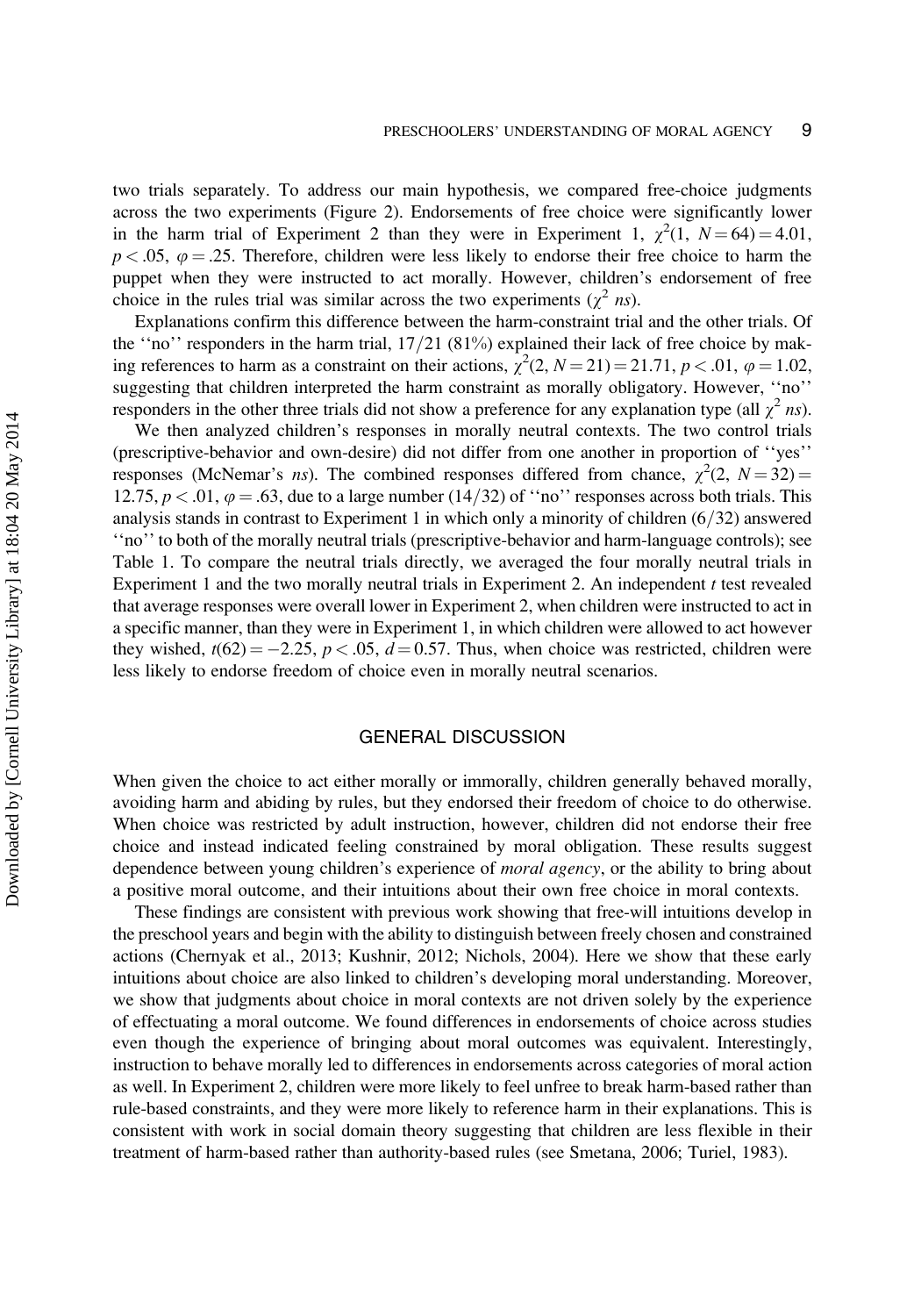Our findings leave open interesting questions about the mechanisms by which experiencing moral agency influences children's judgments of choice. One possibility is that preventing children from making the moral choice on their own (in Experiment 2) affected children's interpretation of the free-choice judgment question. Children may have interpreted our stated "could you have ..." as "would you have ...," thus affirming that, given a choice, they would have done the right thing. Another possibility is that the additional experimental instruction to follow the constraint (in Experiment 2) caused children to interpret the instructions themselves as containing a rule. These instructions may have thus exerted an influence on children's judgments across all trials, albeit to different degrees. Yet another possibility is that experiencing choice (in Experiment 1) influenced judgments of choice by affecting children's episodic memory. This explanation is consistent with studies showing that preschoolers have systematic agency biases in their memory for past events (Foley & Ratner, 1998), are more likely to endorse choice over events that are under their own personal control (Nucci & Weber, 1995), and are more likely to remember episodes over which they have control (Quon & Atance, 2010).

Investigating the developmental origin of these beliefs about choice may also help us better understand the basis for our adult intuitions about free will. Our results are consistent with prior work finding a link between moral cognition and free-will beliefs. However, they are also consistent with prior work that finds that our notion of choice, a concept central to free will, is subject to variability across situations, across development, and across cultures (Chernyak et al., 2013; Iyengar & Lepper, 1999; Miller, Das, & Chakravarthy, 2011; Savani, Markus, Naidu, Kumar, & Berlia, 2010). Although further developmental evidence is needed to shed light on the types of early experiences that give rise to different ideas about choice, our findings suggest that the experience of moral agency plays a critical role.

# ACKNOWLEDGMENTS

This work was supported by the Elizabeth Munsterberg Koppitz Fellowship to N.C. and the McDonnell Foundation Collaborative Initiative Causal Learning grant to T.K.

We would like to thank members of the Early Childhood Cognition Lab, especially Katy Braun, Christina Bryce, Shelby Distenfeld, Lara Gentilini, Emily Hayko, Nina Hong, Alex Pelliccione, Sara Spiro, and Katie Weidlein, for help with coding and creating condition-blind videos.

### **REFERENCES**

- Baer, J., Kaufman, J. C., & Baumeister, R. F. (2008). Are we free? Psychology and free will. New York, NY: Oxford University Press.
- Chernyak, N., Kushnir, T., Sullivan, K. M., & Wang, Q. (2013). A comparison of Nepalese and American children's concepts of freedom of choice and social constraint. Cognitive Science, 37, 1343–1355.
- Dunfield, K. A., & Kuhlmeier, V. A. (2010). Intention-mediated selective helping in infancy. Psychological Science, 21, 523–527.
- Foley, M. A., & Ratner, H. H. (1998). Children's recoding in memory for collaboration: A way of learning from others. Cognitive Development, 13, 91–108.
- Hamlin, J. K., Mahajan, N., Liberman, Z., & Wynn, K. (2013). Not like me = bad: Infants prefer those who harm dissimilar others. Psychological Science, 24, 589–594.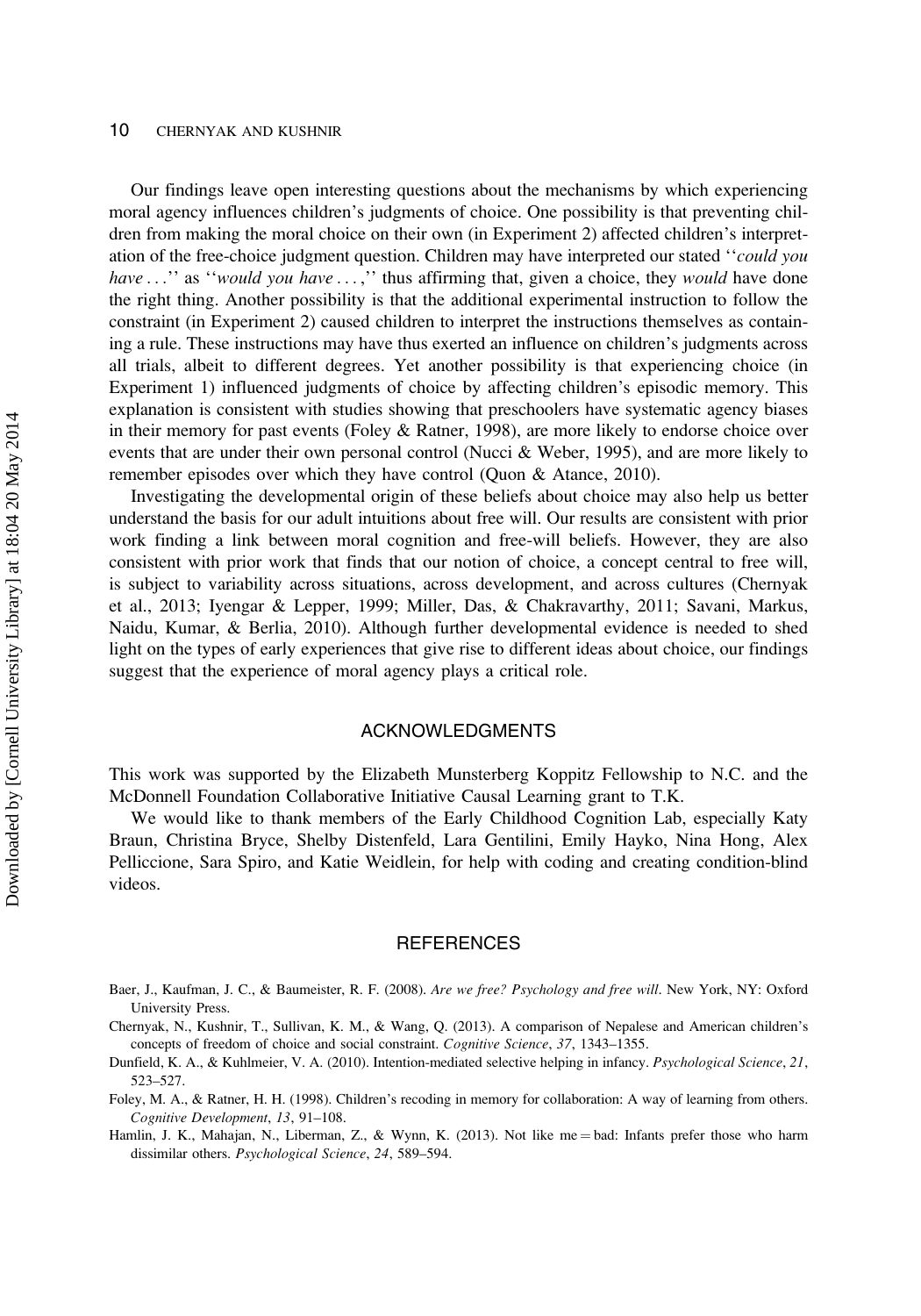Hamlin, J. K., Wynn, K., & Bloom, P. (2008). Social evaluation by preverbal infants. Nature, 450, 557–559.

- Harris, P. L., German, T., & Mills, P. (1996). Children's use of counterfactual thinking in causal reasoning. Cognition, 61, 233–259.
- Hart, H. L. A., & Honore, T. (1985). Causation and the law (2nd ed.). New York, NY: Clarendon.
- Iyengar, S. S., & Lepper, M. R. (1999). Rethinking the value of choice: A cultural perspective on intrinsic motivation. Journal of Personality and Social Psychology, 76, 349–366.
- Jones, E. E., & Nisbett, R. E. (1971). The actor and the observer: Divergent perceptions of the causes of behavior. New York: General Learning Press.
- Kalish, C. W., & Shiverick, S. M. (2004). Children's reasoning about norms and traits as motives for behavior. Cognitive Development, 19, 401–416.
- Killen, M., & Smetana, J. G. (1999). Social interactions in preschool classrooms and the development of young children's conceptions of the personal. Child Development, 70, 486–501.
- Kushnir, T. (2012). Developing a concept of choice. In F. Xu & T. Kushnir (Eds.), Advances in child development and behavior: Rational constructivism in cognitive development (pp. 193–218). Waltham, MA: Academic Press.
- Kushnir, T., Wellman, H. M., & Chernyak, N. (2009). Preschoolers' understanding of freedom of choice. In N. Taatgen & H. van Rijn (Eds.), Proceedings of the 31st Annual Meeting of the Cognitive Science Society (pp. 87–92). Austin, TX: Cognitives Science Society.
- Lagattuta, K. H. (2008). Young children's knowledge about the influence of thoughts on emotions in rule situations. Developmental Science, 11, 809–818.
- Malle, B. F., & Guglielmo, S. (2011). Are intentionality judgments fundamentally moral?. In C. Mackenzie & R. Langdon (Eds.), Emotion, imagination, and moral reasoning (Macquarie Monographs in Cognitive Science) (pp. 275–293). Philadelphia, PA: Psychology Press.
- Miller, J. G., Das, R., & Chakravarthy, S. (2011). Culture and the role of choice in agency. Journal of Personality and Social Psychology, 101, 46–61.
- Nichols, S. (2004). The folk psychology of free will: Fits and starts. *Mind & Language*, 19, 473–502.
- Nichols, S. (2011). Experimental philosophy and the problem of free will. Science, 331, 1401–1403.
- Nichols, S., & Knobe, J. (2007). Moral responsibility and determinism: The cognitive science of folk intuitions. Nous, 41, 663–685.
- Nucci, L. P., & Weber, E. K. (1995). Social interactions in the home and the development of young children's conceptions of the personal. Child Development, 66, 1438-1452.
- Paulus, M., & Moore, C. (2011). Whom to ask for help? Children's developing understanding of other people's action capabilities. Experimental Brain Research, 211, 593–600.
- Phillips, J., & Knobe, J. (2009). Moral judgments and intuitions about freedom. Philosophical Inquiry, 20, 30–36.
- Pizarro, D. A., & Helzer, E. (2010). Freedom of the will and stubborn moralism. In R. F. Baumeister, A. R. Mele, & K. D. Vohs (Eds.), Free will and consciousness: How might they work? (pp. 101–120). New York, NY: Oxford University Press.
- Quon, E., & Atance, C. M. (2010). A comparison of preschoolers' memory, knowledge, and anticipation of events. Journal of Cognition and Development, 11, 37–60.
- Rakoczy, H., Brosche, N., Warneken, F., & Tomasello, M. (2009). Young children's understanding of the context-relativity of normative rules in conventional games. British Journal of Developmental Psychology, 27, 445–456.
- Rakoczy, H., Warneken, F., & Tomasello, M. (2008). The sources of normativity: Young children's awareness of the normative structure of games. Developmental Psychology, 44, 875–881.
- Ross, L., & Nisbett, R. E. (1991). The person and the situation: Perspectives of social psychology. New York, NY: McGraw-Hill.
- Sarkissian, H., Chatterjee, A., De Brigard, F., Knobe, J., Nichols, S., & Sirker, S. (2010). Is belief in free will a cultural universal? Mind & Language, 25, 346–358.
- Savani, K., Markus, H. R., Naidu, N. V. R., Kumar, S., & Berlia, V. (2010). What counts as a choice? U.S. Americans are more likely than Indians to construe actions as choices. *Psychological Science*, 21, 391–398.
- Schult, C. A., & Wellman, H. M. (1997). Explaining human movements and actions: Children's understanding of the limits of psychological explanation. Cognition, 62, 291–324.
- Smetana, J. G. (1981). Preschool children's conceptions of moral and social rules. Child Development, 52, 1333–1336.